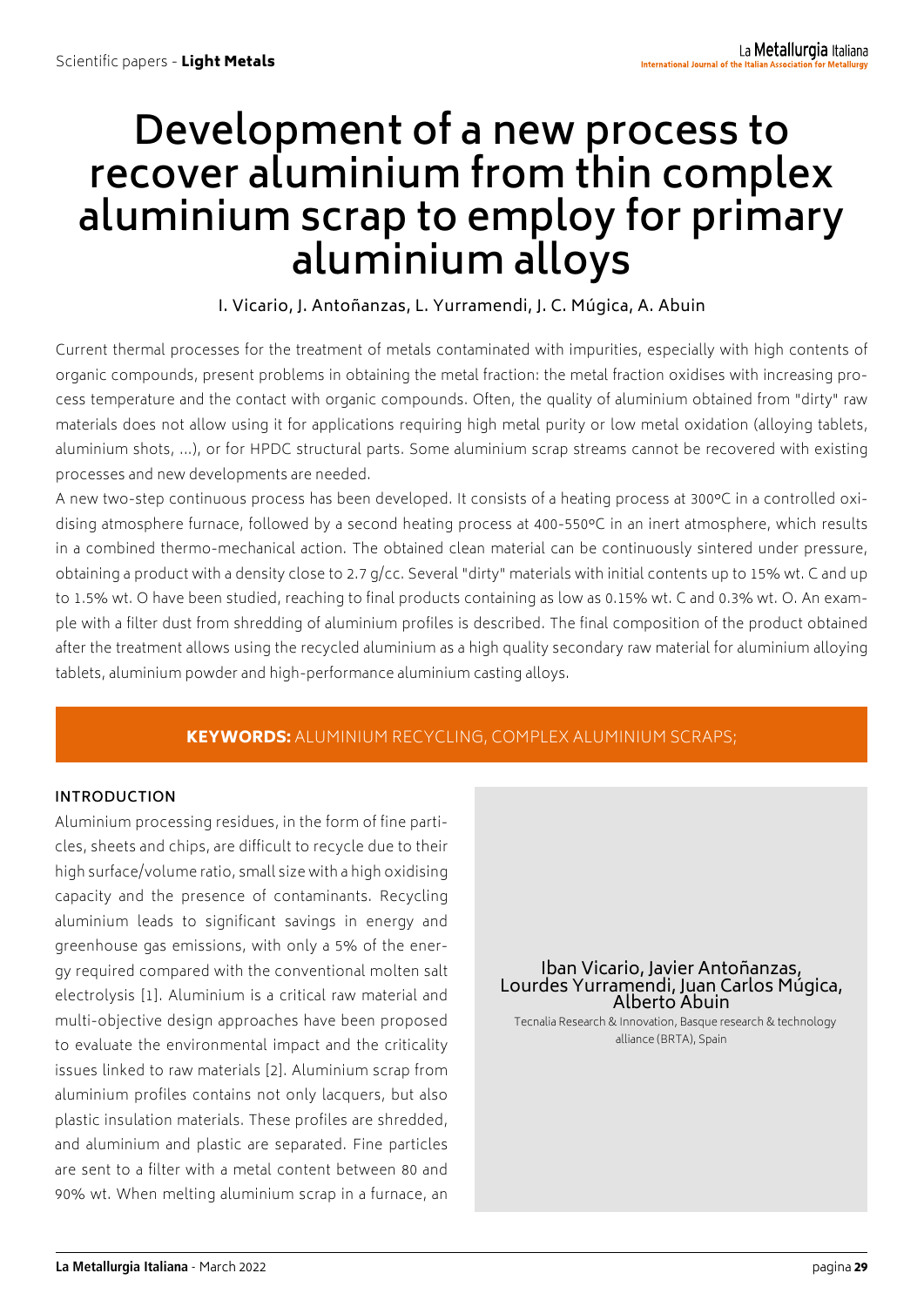oxide layer forms on the surface, which results in metal loss and metal yield can be low (loss of material as high as 20%, with the thinner the scrap, the higher the losses). Conventional aluminium recovery methods based on scrap melting are the most widely used by secondary metal recyclers, involving high energy consumption and CO<sub>2</sub> emissions. Induction melting with protective atmosphere can also be used, but due to the higher cost of electricity compared to natural gas, induction furnaces are less used [3]. In Vortex melting system, which consists of a vortex that is generated by a stirring mechanical or electromagnetic device chips are added to the vortex and due to the speed and movement produced in the vortex, chips are immersed in the molten metal and they are melted in a short period of time. This system presents problems for melting lacquered aluminium or aluminium containing plastics, unless a protective atmosphere is employed. The study of a method combined vacuum pyrolysis with dilute sulfuric acid leaching to delacquer pyrolysis shows that the higher the pyrolysis temperatures, the less carbon presents in the solid residue, while the aluminium yield remains [4]. Direct hot extrusion technique in recycling of

aluminium chips shows that properties of the extrudates depend on the process parameters and the alloying elements. High shear strain is required to disperse the oxide layer on the surfaces of the chip [5]. Friction Stir Extrusion recycling process based on the plastic deformation generated by the heat from the friction of the rotation and the chips was employed to obtain extruded products. The energy required is lower, but cracks were detected [6]. A procedure of cold compaction for chips and powder using uniaxial cold compaction followed by a sintering process allows obtaining a sintered product with a high density [7]. Though these processes represent a reduction in energy consumption, they are not industrialized.

## **MATERIALS AND METHODS Materials**

Filter dust from shredding of aluminium profiles and aluminium parts with high percentage of plastics was tested for organics removal with the developed process. The bulk density was only 0.3 kg/dm3. Particles were long and fines, and they contained organic plastics (PVC, PU…), wood, lacquers, paints… as shown in Fig. 1.



**Fig.1** - Filter dust from shredding aluminium profiles.

## **Methods**

Thermal Gravimetric Analyzer (TGA), model SETSYS Evolution, (SETARAM, France) was employed to determinate the variation in mass of the samples subjected to a temperature gradient. Samples were heated in air from 20 to 300ºC (5ºC/min) with a residence time of 1 hour at 300ºC with a subsequent heating in an argon atmosphere

(99.998% pure) from 300 to 550ºC (5ºC/min) and a residence time of 1 hour at 550ºC. Tests were performed also in a laboratory muffle, model L9/C6, (EHRET, Germany) with 200 gr of every sample, combining a first process at 300ºC in an oxidant atmosphere and a second one in an argon atmosphere at 500ºC. To sieve the raw material an industrial circular sieve shaker, model FTI-0550, (Fil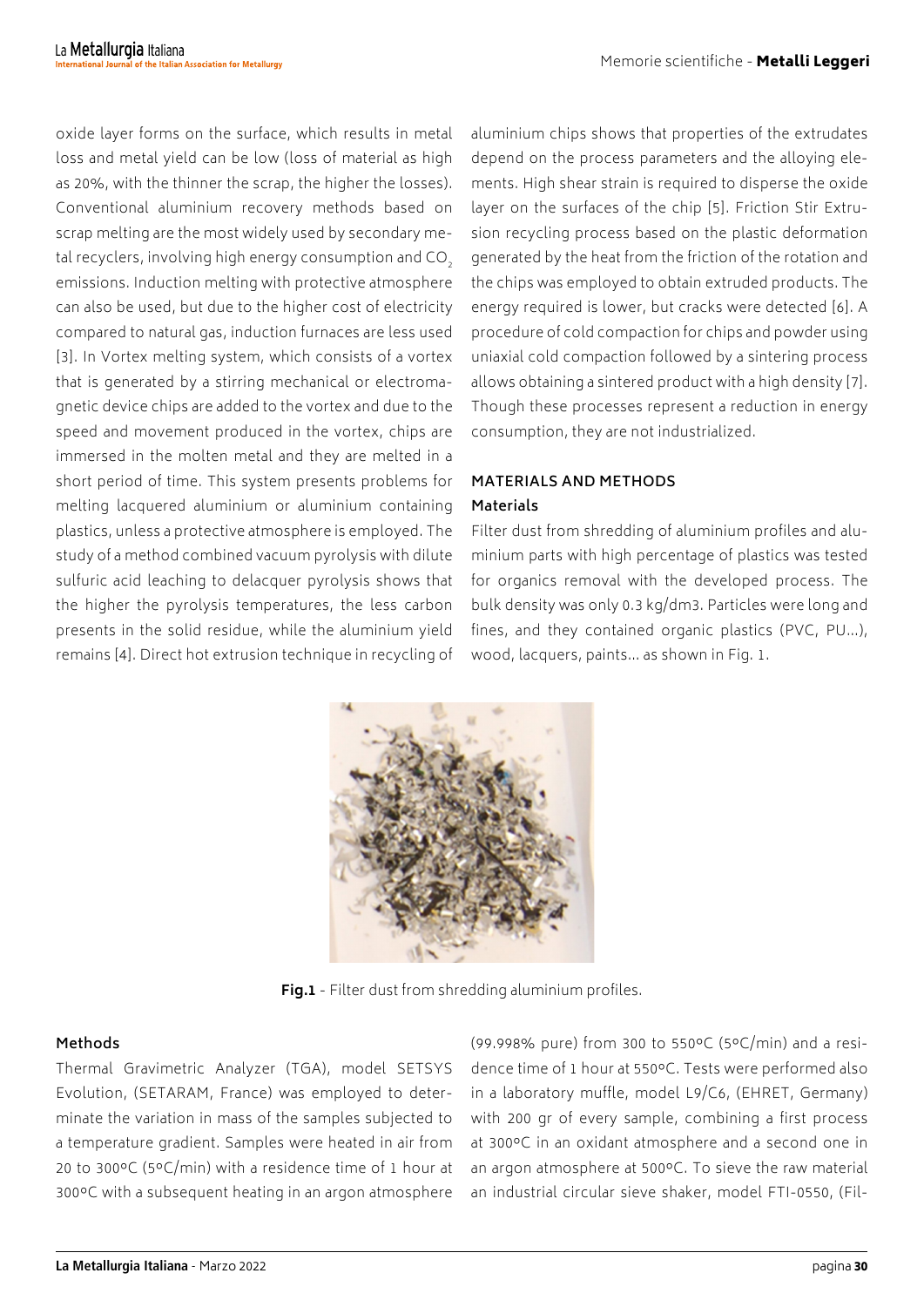tra Vibración SL, Spain) was employed. Carbon wt.% was determined with an Automatic Analyzer, model CS-400, (LECO, USA) and Oxygen wt.% with a N, O, H Automatic Analyzer, model TCH-600, (LECO, USA). To simulate at the semi-industrial scale a continuous recycling process, 2 rotatory drum type furnaces were designed and constructed by TECNALIA. Both were equipped with an external electrical heating cover of 200 KW, vibratory feeders and fume extractions systems connected with a filter. The rotation speed of the furnace was adjustable from 1 to 80 r.p.m., with a calculated residence time for the material from 4 to 60 minutes. Temperature thermocouples were installed to automatically control by a PID system to maintain the objective temperature of the furnace camera and of the exhaust gases. Thermocouples were added to control temperatures. To avoid explosions, a continuous CO and O<sub>2</sub> gas concentration measurement system was employed. The inert furnace atmosphere was held inert by a continuous addition of N<sub>2</sub> gas, at a rate of about 60 l/ min. The first drum furnace with an oxidizing atmosphere was constructed with internal helixes to allow a good mixing and movement of aluminium particles and swarf inside the furnace, avoiding particles agglomeration and

a regular distribution of the heat. The second furnace was constructed in a similar way, but with a gas inlet and a near sealed vessel.

#### **RESULTS AND DISCUSSION**

The average wt.% composition and the standard deviation of as received sample have a C wt.% of 5.0±0.5 and O wt.% of 2.1±0.6. For employing the obtained material for alloying tablets / aluminium powder 0.5-1 %wt. for C and 0.3-0.5 %wt. for O are the acceptable values. TGA analysis showed a clearly defined peak in the oxidizing and in the inert atmosphere. Mass loss starts at approximately 200- 250ºC with a maximum at 289ºC. Mass loss during this stage is a 3%. The second peak occurs in an inert atmosphere starting at 330ºC. Mass loss in this case is a 4.5%. The total mass loss attributable to organics is 7.5%, in line with the C obtained by LECO and it would indicate that C present in the initial material is susceptible to being eliminated. Based on these results, seven different tests were performed in a laboratory muffle, combining a stage in an oxidant atmosphere (air) and in an inert atmosphere, as shown on Tab. 1:

| Sample     | Temp.<br>(C) | Time<br>(Min) | %C   | % O                      | LW<br>(wt. %)            | Temp.<br>(°C) | Time<br>(Min) | % C<br>(wt.%) | %0<br>(wt. %) | LW<br>(wt. 5) |
|------------|--------------|---------------|------|--------------------------|--------------------------|---------------|---------------|---------------|---------------|---------------|
|            | Oxidant      |               |      |                          | Inert                    |               |               |               |               |               |
| Test 1     | 300          | 0             | -    | $\overline{\phantom{a}}$ | $\overline{\phantom{0}}$ | 550           | 120           | 0.19          | 1.13          | 4.5           |
| Test $2-3$ | 300          | 15            | 3.66 | 1.98                     | 3.9                      | 550           | 120           | 0.77          | 2.15          | 4.2           |
| Test 4-5   | 300          | 30            | 3.11 | 1.73                     | 4.1                      | 550           | 120           | 0.59          | 1.70          | 4.3           |
| Test 6-7   | 300          | 60            | 3.01 | 1.60                     | 4,3                      | 550           | 120           | 1.00          | 1.63          | 4.4           |

**Tab.1** - Laboratory tests at different temperatures with loss weights (LW).

When a pre-treatment in an oxidising atmosphere it's performed at 300ºC, partial C content is reduced in about 1.5-2%. During the subsequent treatment in an inert atmosphere, about a 2.5% of C% is eliminated. A possible explanation is that test material has a large helicoidal shape, so the dilatation of the chips could lead to an easier elimination of carbonaceous depositions from the chip

surface. The minimum obtained O wt.% is 1.1% in the inert atmosphere. When a previous oxidising stage is introduced, there is an increase in the final O content, but the values obtained after the inert stage are similar to those obtained in the oxidising phase. It can be deduced that oxidation takes place during the first phase. The original oxidation cannot be reduced by only thermal treatments.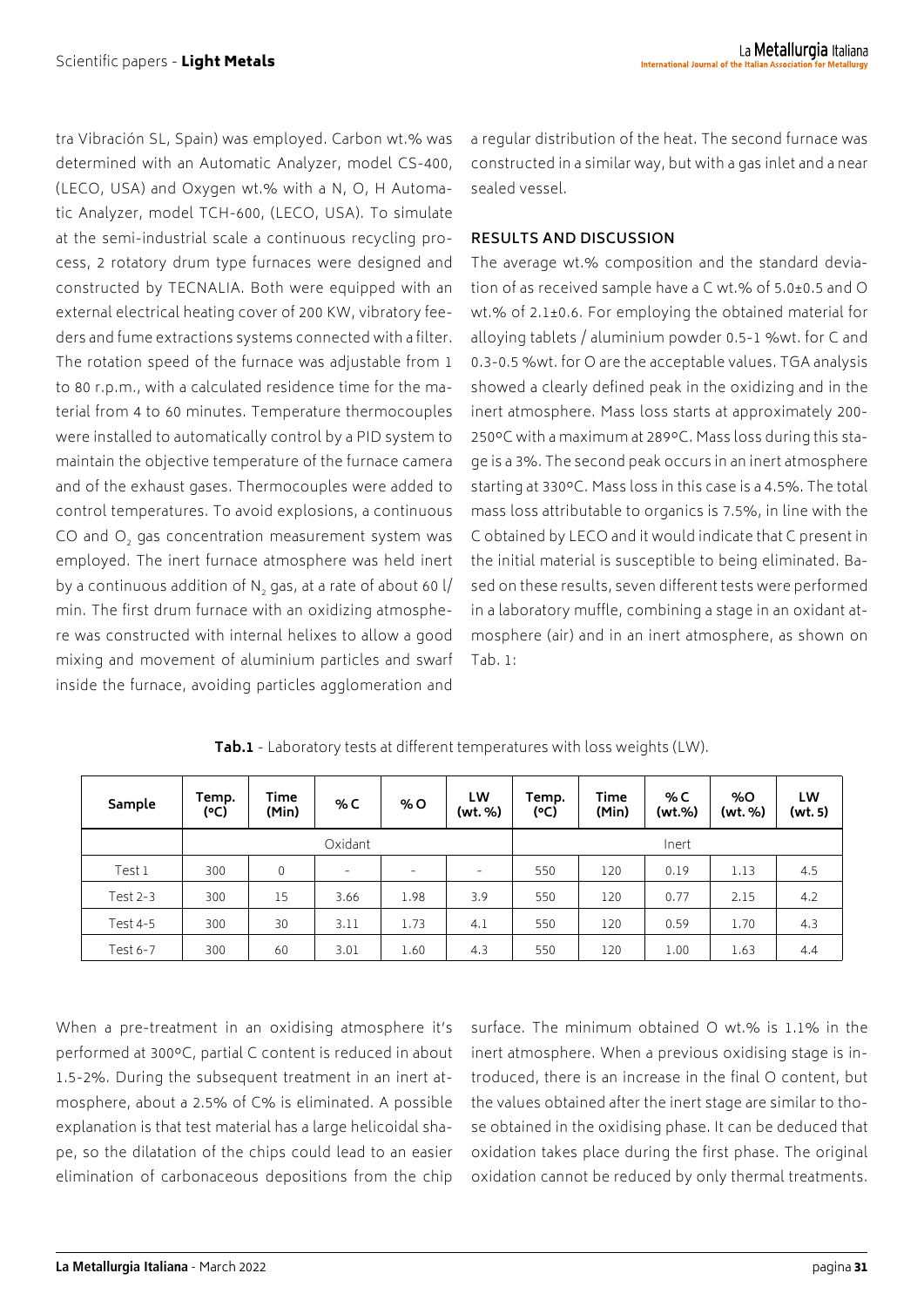At 300ºC an oxidation process starts, since it is not possible to reduce the value reached afterwards. It was so defined a maximum treatment temperature at the oxidant stage of 300ºC.

treatment capacity of the furnace in its oxidising at-mosphere treatment stage and the effect of the inert atmosphere treatment stage in the designed pilot plant. Different feeding rates and process parameters were defined at the semi-industrial trials, as shown in Tab. 2.

Seven tests were performed to determine the maximum

| Parameter / Sample                                   | Test 8         | Test 9         | Test 10        | <b>Test 11</b> | Test 12                  | Test 13           | Test 14        |
|------------------------------------------------------|----------------|----------------|----------------|----------------|--------------------------|-------------------|----------------|
| Feeding rate (Kg/h)                                  | 30             | 60             | 90             | 120            | 90                       | 120               | 120            |
| Oxidant furnace temp. (°C)                           | 450            | 450            | 450            | 450            | 300                      | 300               | 300            |
| Residence time at oxidant<br>furnace (min)           | 10             | 5              | 5              | 5              | 15                       | 30                | 30             |
| Product temp. at the exit of<br>oxidant furnace (°C) | 265            | 380            | 440            | 480            | 135                      | 135               | 135            |
| Inert furnace temp. (°C)                             | 20             | 20             | 20             | 20             | $\overline{\phantom{a}}$ | $\qquad \qquad -$ | 450            |
| Residence time at the inert<br>furnace (min)         | $\overline{4}$ | $\overline{4}$ | 4              | $\overline{4}$ | $\overline{\phantom{a}}$ | $\qquad \qquad -$ | 15             |
| C(wt.%)                                              | $0.28 + 0.0$   | $0.46 \pm 0.2$ | $0.34 \pm 0.1$ | $0.39 \pm 0.1$ | $4.77 \pm 0.4$           | $4.33 \pm 0.9$    | $1.03 \pm 0.1$ |
| O(wt.%)                                              | $1.11 \pm 0.3$ | $1.48 \pm 0.3$ | $1.60 \pm 0.5$ | $1.58 + 0.4$   | $2.33 \pm 0.4$           | $2.75 \pm 0.7$    | $1.12 \pm 0.3$ |

**Tab.2** - Process parameters used at the semi-industrial scale tests.

In Test 8, an oxidising stage with flame has been obtained inside the furnace, with a small reduction in the O wt.% in comparison with the original sample. The obtained O wt.% value was 1.1%, a value that coincides with that obtained in the laboratory in an inert atmosphere, and which could be interpreted as the percentage as-sociated with the intrinsic oxidation of the aluminium in the original product. When the feed flow rate increases, the oxidation of the obtained product increases. This may be due to the higher temperature that the aluminium reaches when the material feed to the furnace is increased, containing a higher organic charge per time unit. Temperature of the material at the exit of the oxidising furnace rises from 265ºC with 30 kg/h of feed to 380ºC at 60 kg/h, with values that reach 440ºC and 480ºC with feeds of 90 and 120 kg/h respectively. In Test 11 material, a flameless

oxidising stage was followed by an inert stage. The feed was progressively increased up to 120 kg/h. Under these conditions, a very small reduction of C occurred in the oxidising. Further treatment in an inert atmosphere reduced the carbon content to 1 wt.%. With regard to O, it has been observed that the final value obtained (1.1%), after the inert stage, is similar to that obtained in the previous test (with flame inside the furnace) and in the laboratory test in the muffle furnace with inert atmosphere. On this basis, it is possible to confirm the existence of a limiting value for oxygen, which is approximately a 1% and which corre-sponds to an intrinsic oxidation of the aluminium fed to the furnace. Under these working conditions, the exit temperature of the product from the oxidising furnace was 135ºC, which is far from the upper limit of 300ºC established for the process. For a more adequate opera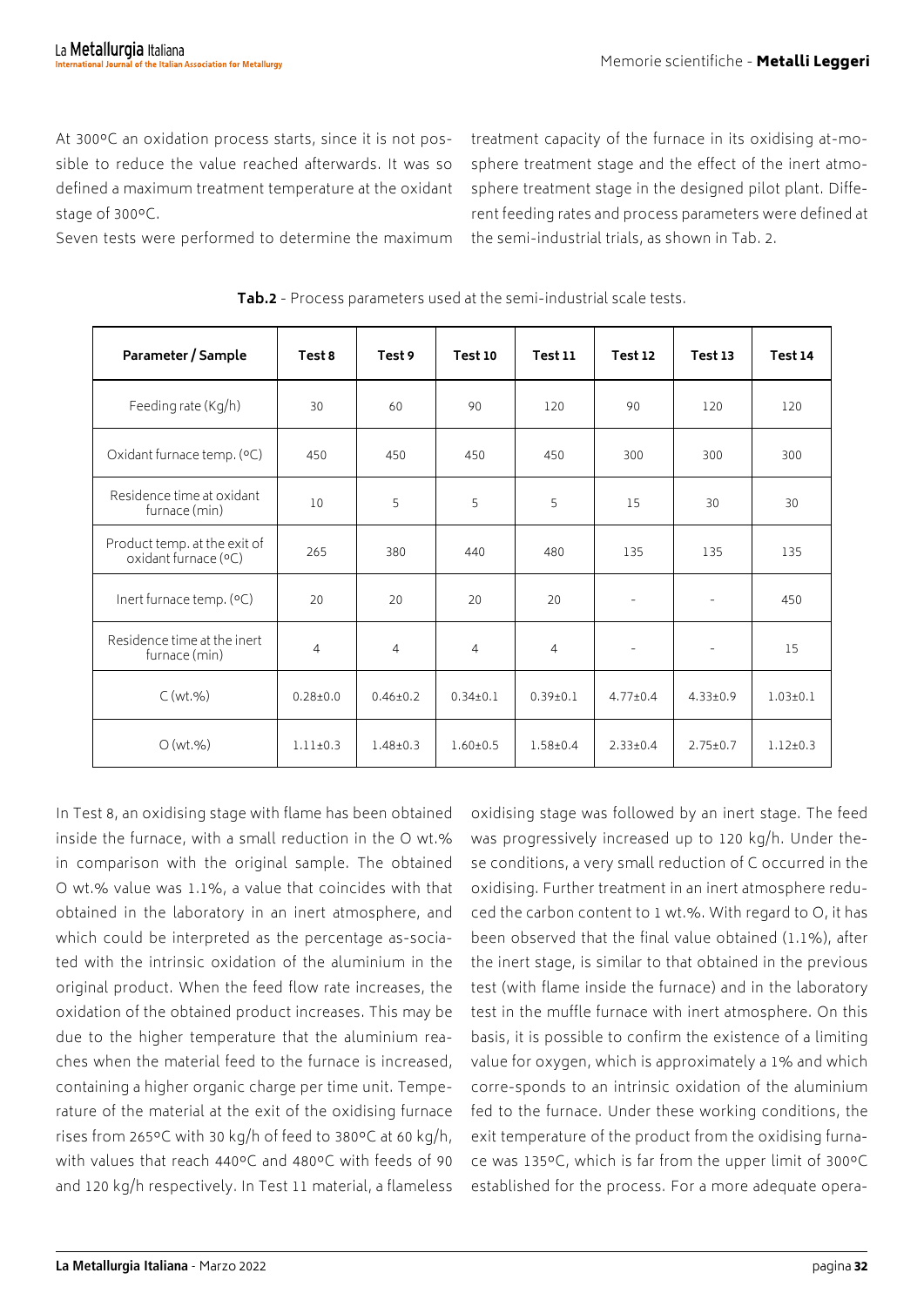tion, this value should reach at least 200-250ºC, which is the range where the first important mass reduction peak occurs according to thermogravimetry.

To continue with the study, a new lot of the studied material was employed. A reduction in the average of C wt.% was observed with C 1.4±0.5 wt.% and O 2.9±0.6 wt.%. These variations are very common in the recov-ery industry. The aim of these new tests trials was to work at a product outlet temperature of the oxidising furnace close to 300ºC. Two setpoint temperatures were tested in the oxidising furnace (375 and 400ºC). The process was carried out without flames inside the furnace. Process parameters are summarized in Tab. 3.

| Parameter / Sample                                   | <b>Test 15</b>           | <b>Test 16</b>           | Test 17     | Test 18       | Test 19                  | Test 20                  | Test 21                  | Test 22       | Test 23     |
|------------------------------------------------------|--------------------------|--------------------------|-------------|---------------|--------------------------|--------------------------|--------------------------|---------------|-------------|
| Feeding rate (Kg/h)                                  | 90                       | 90                       | 90          | 90            | 53                       | 53                       | 70                       | 53            | 53          |
| Oxidant furnace temp. (°C)                           | 400                      | 375                      | 375         | 375           | 375                      | 400                      | 400                      | 375           | 400         |
| Residence time at oxidant<br>furnace (min)           | 10                       | 10                       | 10          | 10            | 13                       | 13                       | 10                       | 13            | 13          |
| Product temp. at the exit of<br>oxidant furnace (°C) | 397                      | 183                      | 215         | 206           | 220                      | 270                      | 270                      | 220           | 270         |
| Inert furnace temp. (°C)                             | $\overline{\phantom{a}}$ | $\sim$                   | 450         | 500           | $\overline{\phantom{a}}$ | $\overline{\phantom{a}}$ | $\overline{\phantom{m}}$ | 500           | 500         |
| Residence time at the inert<br>furnace (min)         | $\overline{\phantom{a}}$ | $\overline{\phantom{a}}$ | 15          | 30            | $\overline{\phantom{a}}$ | $\overline{\phantom{a}}$ | $\overline{\phantom{a}}$ | 30            | 30          |
| C(wt.%)                                              | $1.6 + 0.4$              | $2.1 \pm 0.1$            | $0.3 + 0.1$ | $0.2 \pm 0.0$ | $1.6 + 0.1$              | $2.0 \pm 0.2$            | $1.7 + 0.1$              | $0.4{\pm}0.1$ | $0.6 + 0.1$ |
| O(wt.%)                                              | $1.1 \pm 0.3$            | $1.1 \pm 0.1$            | $0.8 + 0.2$ | $0.4 \pm 0.2$ | $1.4 \pm 0.2$            | $1.0 + 0.2$              | $1.3 + 0.1$              | $0.7 + 0.0$   | $0.9 + 0.1$ |

**Tab.3** - Process parameters at the semi-industrial scale tests.

The best results have been obtained in test 18, with a C of 0.24 wt.% and O of 0.45 wt.%. The oxidizing furnace remains in operation for a 24% of the operating time, with the temperature of the furnace oscillating between 371 and 390ºC, for a set point of 375ºC. The inert furnace remains in operation for a 29% of the operating time, with the furnace temperature ranging from 496 to 510ºC, for a set point of 500ºC. In the case of C wt.%, there is a clear reduction in the inert treatment, decreasing the final C wt.% by increasing resident time with the same operating parameters. A near 2% wt. of reduction in the O wt.% was obtained in the oxidizing furnace, probably due to the liberation of the aluminum oxide in the surface of the material by the induced dilatation of the increase of the tem-

perature and by the mechanical attrition induced over the treated material. It can be observed a higher decrease in the final O wt.% by increasing the treatment tem-perature and the residence time.

The low C wt.% could be explained because when the material rotates in the interior of the drum, there is a combined thermo-mechanical effect over the treated material, promoting the collection of fines (inorganics and C) in the filter. This effect promotes a reduction in inorganics and C wt.% in the material treated, espe-cially in the inert furnace. Comparing the results obtained between the sample treated in the muffle furnace and the tests carried out at a semi-industrial level, C wt.% variates from 0.19-1.00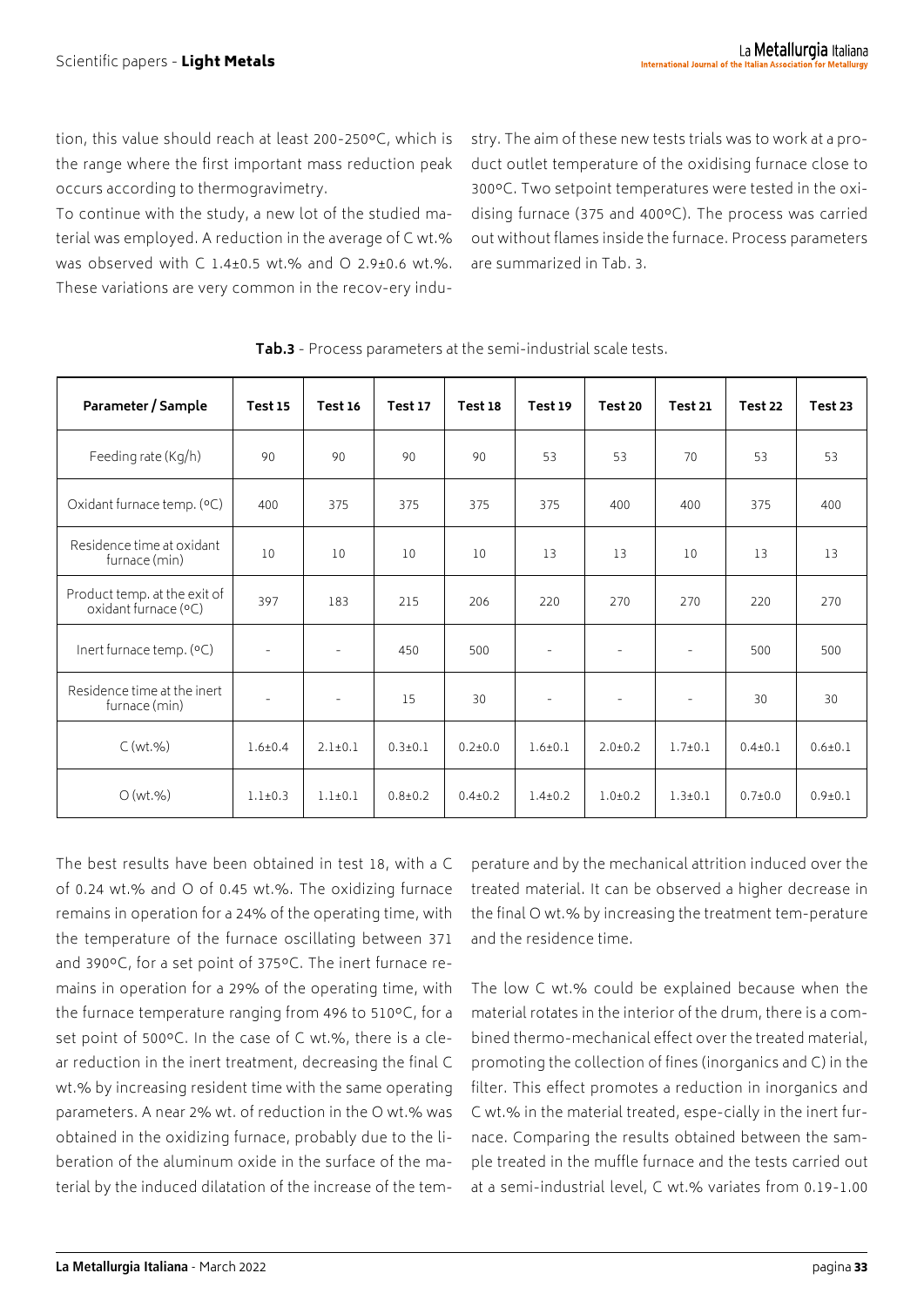% in the muffle to an in-terval between 0.28-0.46 in the semi-industrial process with the same lot, and therefore there is a consid-erable reduction in C %wt. This is due to the fact that in the semi-industrial process, aluminium particles rotate inside the rotary furnaces, with friction between the aluminium particles and falling from the interior wall of the furnace when the material rises inside the furnace during the rotation, allowing part of the fine C particles to be extracted by the filtering system. In the case of the O wt.% with the first lot, the obtained values variated from 1.13-2.15 in the muffle to a range of 1.11-1.59 in the semi-industrial process. The val-ue obtained in the muffle is slighter higher because in the semi-industrial process some of the oxides are collected by the filter.

### **CONCLUSIONS**

The use of a continuous recycling process involving a first oxidizing furnace combined with a second furnace, where the remining organics are pyrolyzed under an inert atmosphere, allows recycling complex aluminium scraps. The waste known as filter dust from shredding of aluminium profiles has very different levels of organic contamination depending on where it comes from. This fact, demonstrated in the analysis of the two lots, makes difficult to establish optimum general conditions for the treatment of this type of waste. The capacity and process parameters to be used in the treatment of a waste in the furnace is influenced by its organic matter content:

• If the organic content is medium-high, it is possible to work with flame or without flame inside the furnace. When working with flame, the treatment capacity for the defined composition interval de-creases, as the product overheats and tends to oxidise. If operating without visible flame, the treatment conditions can be wider, but unburned gases are generated, and they will need to be treated.

• If the organic content is very low, it is not possible to cause a self-ignition of the gases. Under these conditions, the treatment capacity can be increased but the generation of unburned gases that need to be treated is also increased.

In the second furnace with the inert atmosphere a final pyrolysis of the remaining carbonaceous is produced. A thermo-mechanical effect takes part in the furnace, combining an attrition of the aluminium particles among them and the surface of the rotating furnace at high temperatures. This mechanical effect allows removing carbonaceous particles from aluminium scrap and these fine particles are collected in the baghouse filter. This mechanical effect allows reducing the content of C in the final material.

The final quality of the product obtained depends on the initial quality of the product. If there is oxidised aluminium in the original waste, it will not be possible to reduce all the oxygen content. The technology can only reduce some of the oxygen liberated by the thermo-mechanical processing and liberated as fine particles.

The obtained final composition of the tested filter dust particles shows a best C %wt. less than 0.25 %wt., below the optimum of a 0.5 %wt. target. In the case of O, the best obtained values are below the maximum of a 0.5%wt. target. Thus, the semi-industrial trials confirmed the researched process as a valid technology for the obtention of aluminium material with compositions fulfilling the severe requirements to be used for aluminium alloying tablets and for high valuable aluminium alloys.